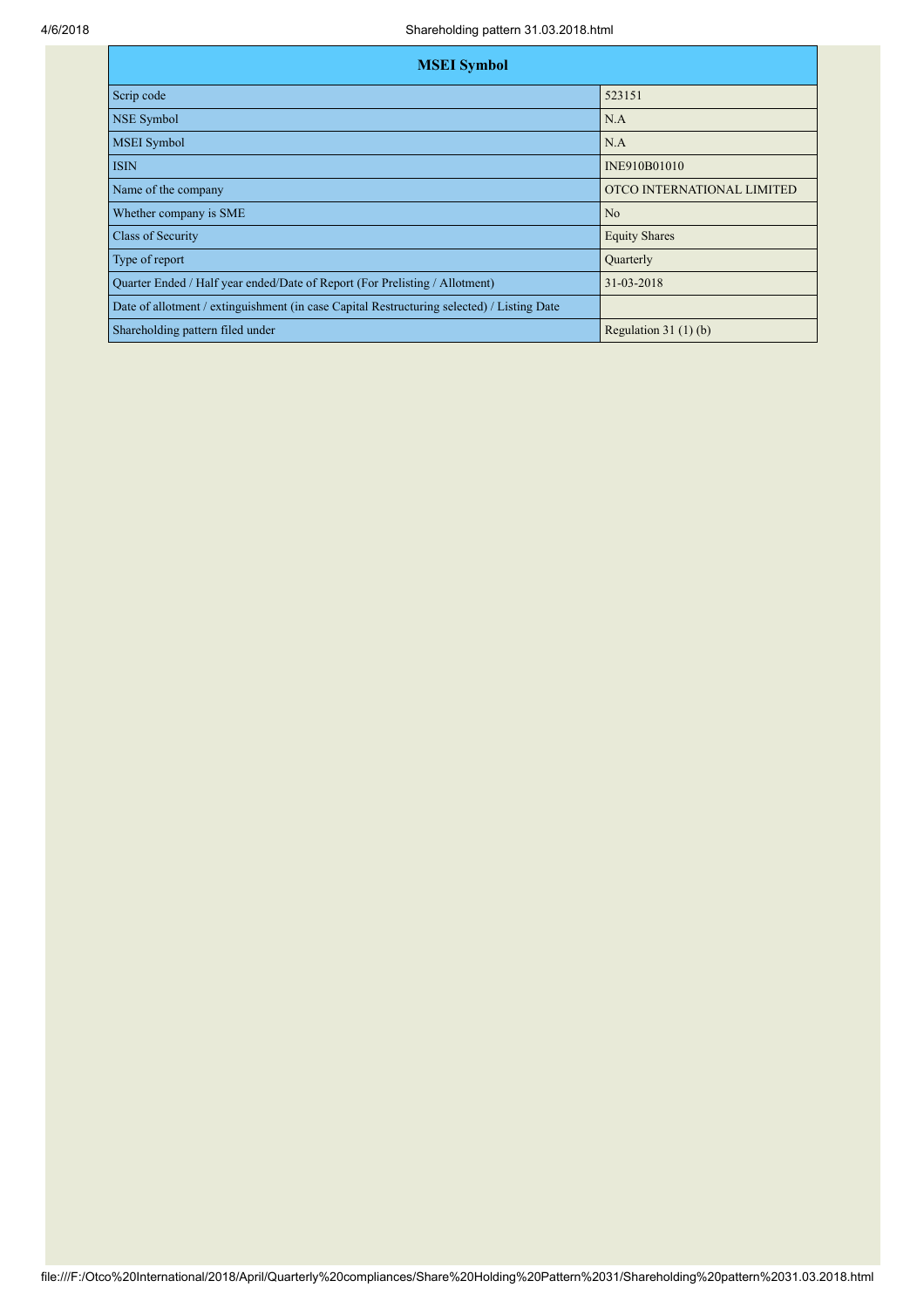|                 | <b>Declaration</b>                                                                          |                |                                |                       |                             |  |  |  |  |
|-----------------|---------------------------------------------------------------------------------------------|----------------|--------------------------------|-----------------------|-----------------------------|--|--|--|--|
| Sr.<br>No.      | Particular                                                                                  | Yes/No         | Promoter and<br>Promoter Group | Public<br>shareholder | Non Promoter-<br>Non Public |  |  |  |  |
| $\mathbf{1}$    | Whether the Listed Entity has issued any partly paid up shares?                             | N <sub>o</sub> | N <sub>o</sub>                 | N <sub>o</sub>        | N <sub>o</sub>              |  |  |  |  |
| $\overline{2}$  | Whether the Listed Entity has issued any Convertible Securities<br>$\overline{\mathcal{L}}$ | No             | N <sub>o</sub>                 | No                    | N <sub>o</sub>              |  |  |  |  |
| $\overline{3}$  | Whether the Listed Entity has issued any Warrants?                                          | N <sub>o</sub> | N <sub>o</sub>                 | N <sub>0</sub>        | No                          |  |  |  |  |
| $\overline{4}$  | Whether the Listed Entity has any shares against which<br>depository receipts are issued?   | N <sub>o</sub> | N <sub>o</sub>                 | No                    | N <sub>o</sub>              |  |  |  |  |
| $\overline{5}$  | Whether the Listed Entity has any shares in locked-in?                                      | N <sub>o</sub> | N <sub>o</sub>                 | No                    | N <sub>o</sub>              |  |  |  |  |
| $\overline{6}$  | Whether any shares held by promoters are pledge or otherwise<br>encumbered?                 | N <sub>o</sub> | N <sub>o</sub>                 |                       |                             |  |  |  |  |
| $7\phantom{.0}$ | Whether company has equity shares with differential voting<br>rights?                       | N <sub>o</sub> | N <sub>o</sub>                 | N <sub>0</sub>        | N <sub>0</sub>              |  |  |  |  |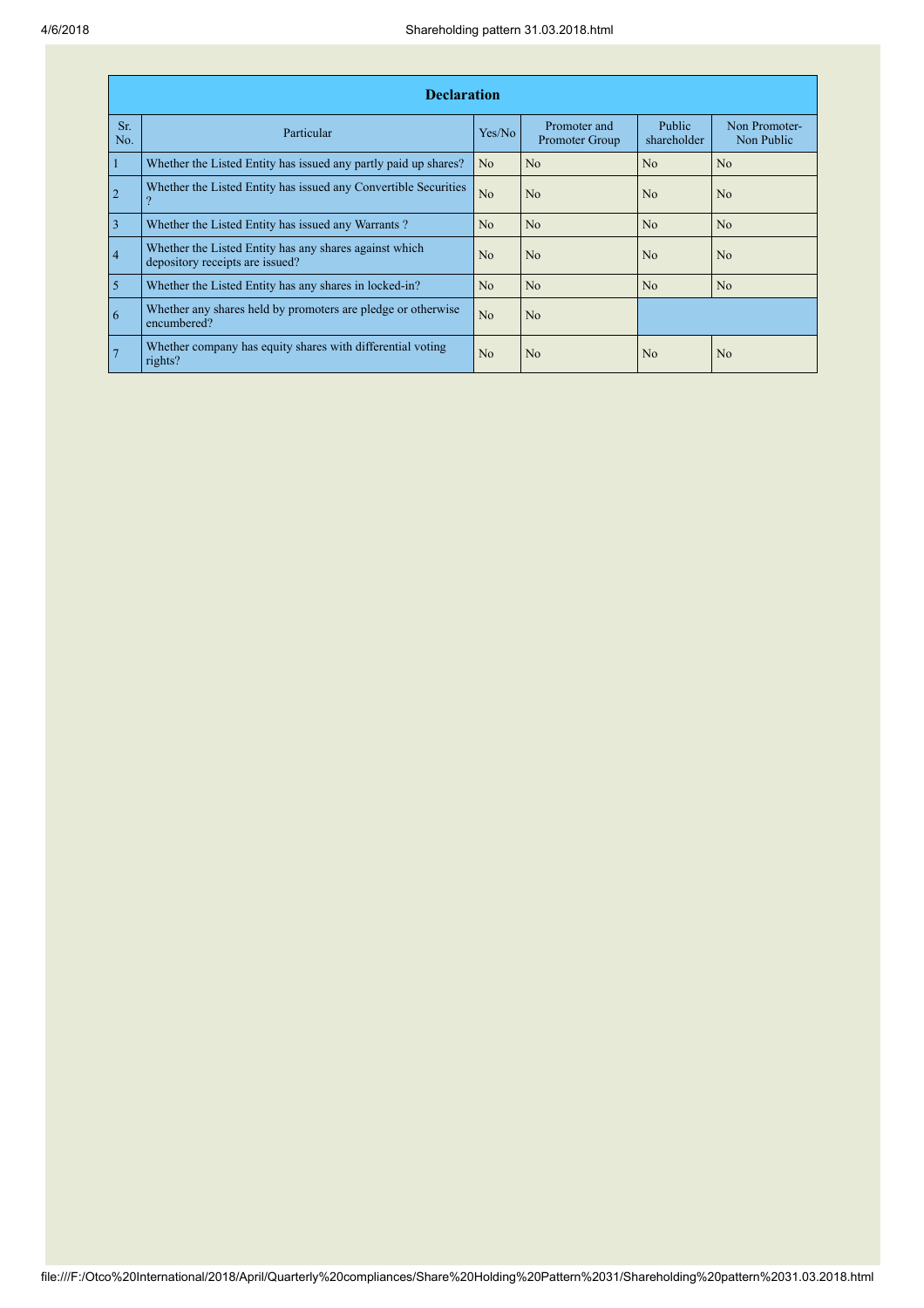| <b>Table I - Summary Statement holding of specified securities</b> |                                                |              |                       |                      |                          |                             |                                                                                                                      |                                                                  |               |         |                     |
|--------------------------------------------------------------------|------------------------------------------------|--------------|-----------------------|----------------------|--------------------------|-----------------------------|----------------------------------------------------------------------------------------------------------------------|------------------------------------------------------------------|---------------|---------|---------------------|
|                                                                    | Category                                       | Nos. Of      | No. of<br>fully paid  | No. Of<br>Partly     | No. Of<br>shares         | Total nos.<br>shares        | Shareholding as a<br>% of total no. of<br>shares (calculated<br>as per SCRR, 1957)<br>(VIII) As a % of<br>$(A+B+C2)$ | Number of Voting Rights held in each<br>class of securities (IX) |               |         |                     |
| Category<br>$\left( \mathrm{I}\right)$                             | of<br>shareholder                              | shareholders | up equity             | paid-up<br>equity    | underlying<br>Depository | held (VII)                  |                                                                                                                      | No of Voting (XIV) Rights                                        |               |         | Total as a          |
|                                                                    | (II)                                           | (III)        | shares<br>held $(IV)$ | shares<br>held $(V)$ | Receipts<br>(VI)         | $= (IV) +$<br>$(V)$ + $(V)$ |                                                                                                                      | <b>Class</b><br>eg: X                                            | Class<br>eg:y | Total   | $%$ of<br>$(A+B+C)$ |
| (A)                                                                | Promoter<br>&<br>Promoter<br>Group             |              | 1924817               |                      |                          | 1924817                     | 74.21                                                                                                                | 1924817                                                          |               | 1924817 | 74.21               |
| (B)                                                                | Public                                         | 799          | 668807                |                      |                          | 668807                      | 25.79                                                                                                                | 668807                                                           |               | 668807  | 25.79               |
| (C)                                                                | Non<br>Promoter-<br>Non Public                 |              |                       |                      |                          |                             |                                                                                                                      |                                                                  |               |         |                     |
| (C1)                                                               | <b>Shares</b><br>underlying<br><b>DRs</b>      |              |                       |                      |                          |                             |                                                                                                                      |                                                                  |               |         |                     |
| (C2)                                                               | Shares held<br>by<br>Employee<br><b>Trusts</b> |              |                       |                      |                          |                             |                                                                                                                      |                                                                  |               |         |                     |
|                                                                    | Total                                          | 800          | 2593624               |                      |                          | 2593624                     | 100                                                                                                                  | 2593624                                                          |               | 2593624 | 100                 |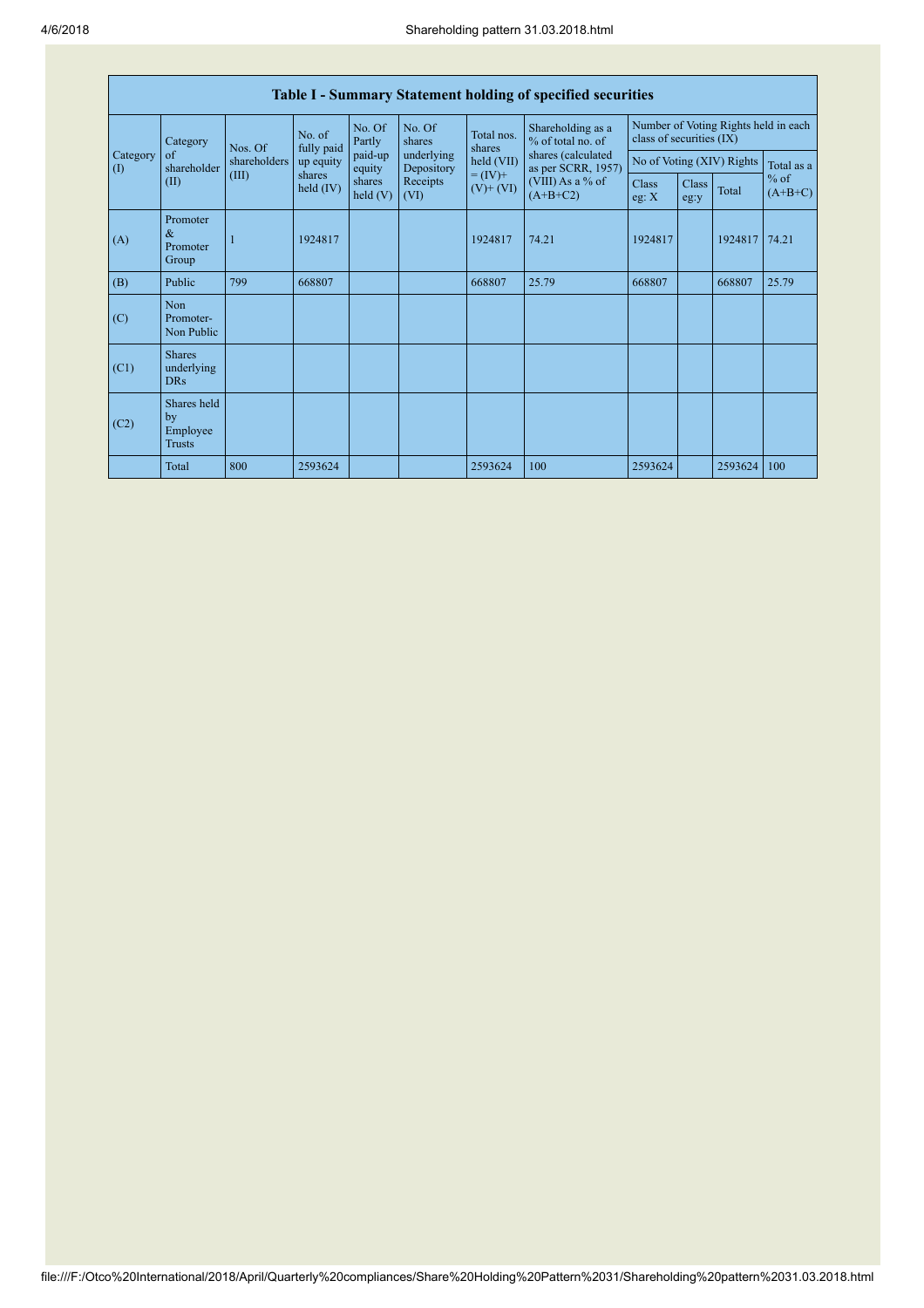|                                        | Table I - Summary Statement holding of specified securities |                                                                                                                                                   |             |                                                                                                               |                                                                                                                                                                                  |                                        |                                                         |                                                                               |                                                         |                                       |
|----------------------------------------|-------------------------------------------------------------|---------------------------------------------------------------------------------------------------------------------------------------------------|-------------|---------------------------------------------------------------------------------------------------------------|----------------------------------------------------------------------------------------------------------------------------------------------------------------------------------|----------------------------------------|---------------------------------------------------------|-------------------------------------------------------------------------------|---------------------------------------------------------|---------------------------------------|
| Category<br>$\left( \mathrm{I}\right)$ | Category<br>$\sigma$ f<br>shareholder<br>(II)               | No. Of<br>No. of<br><b>Shares</b><br><b>Shares</b><br>Underlying<br>Outstanding<br>convertible<br><b>Warrants</b><br>securities<br>$(X_i)$<br>(X) | Underlying  | No. Of Shares<br>Underlying<br>Outstanding<br>convertible<br>securities and<br>No. Of<br>Warrants (Xi)<br>(a) | Shareholding, as a %<br>assuming full<br>conversion of<br>convertible securities (<br>as a percentage of<br>diluted share capital)<br>$(XI) = (VII)+(X) As a %$<br>of $(A+B+C2)$ | Number of<br>Locked in<br>shares (XII) |                                                         | Number of<br><b>Shares</b><br>pledged or<br>otherwise<br>encumbered<br>(XIII) |                                                         | Number of<br>equity shares<br>held in |
|                                        |                                                             |                                                                                                                                                   | Outstanding |                                                                                                               |                                                                                                                                                                                  | No.<br>(a)                             | As a<br>$%$ of<br>total<br><b>Shares</b><br>held<br>(b) | No.<br>(a)                                                                    | As a<br>$%$ of<br>total<br><b>Shares</b><br>held<br>(b) | dematerialized<br>form $(XIV)$        |
| (A)                                    | Promoter<br>$\alpha$<br>Promoter<br>Group                   |                                                                                                                                                   |             |                                                                                                               | 74.21                                                                                                                                                                            |                                        |                                                         |                                                                               |                                                         | 1924817                               |
| (B)                                    | Public                                                      |                                                                                                                                                   |             |                                                                                                               | 25.79                                                                                                                                                                            |                                        |                                                         |                                                                               |                                                         | 512319                                |
| (C)                                    | <b>Non</b><br>Promoter-<br>Non Public                       |                                                                                                                                                   |             |                                                                                                               |                                                                                                                                                                                  |                                        |                                                         |                                                                               |                                                         |                                       |
| (C1)                                   | <b>Shares</b><br>underlying<br><b>DRs</b>                   |                                                                                                                                                   |             |                                                                                                               |                                                                                                                                                                                  |                                        |                                                         |                                                                               |                                                         |                                       |
| (C2)                                   | Shares held<br>by<br>Employee<br><b>Trusts</b>              |                                                                                                                                                   |             |                                                                                                               |                                                                                                                                                                                  |                                        |                                                         |                                                                               |                                                         |                                       |
|                                        | Total                                                       |                                                                                                                                                   |             |                                                                                                               | 100                                                                                                                                                                              |                                        |                                                         |                                                                               |                                                         | 2437136                               |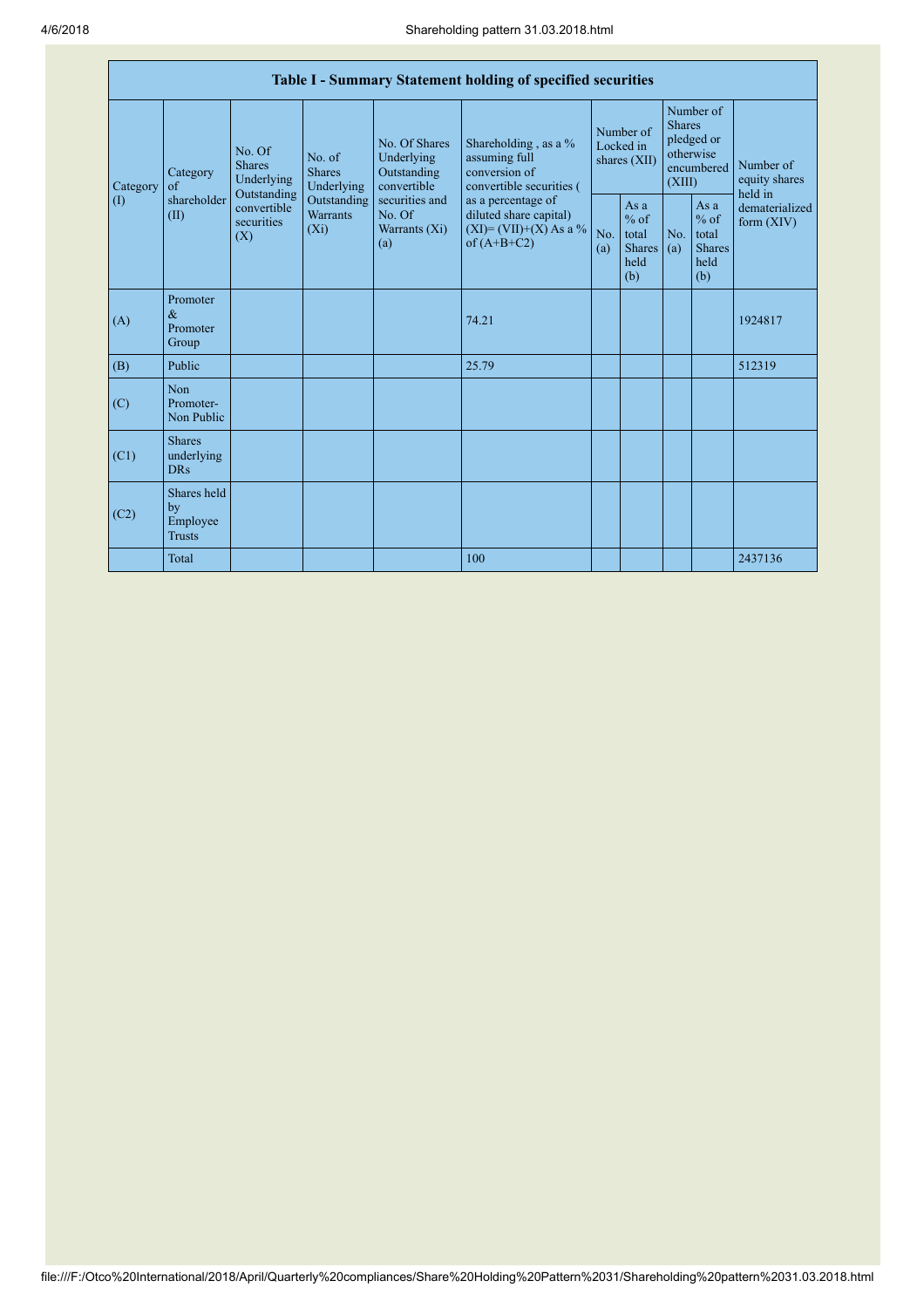| Table II - Statement showing shareholding pattern of the Promoter and Promoter Group        |                                                                                                                     |                                                                                      |                            |                       |                                    |                             |                                              |                |               |                                                                  |                           |
|---------------------------------------------------------------------------------------------|---------------------------------------------------------------------------------------------------------------------|--------------------------------------------------------------------------------------|----------------------------|-----------------------|------------------------------------|-----------------------------|----------------------------------------------|----------------|---------------|------------------------------------------------------------------|---------------------------|
|                                                                                             |                                                                                                                     |                                                                                      | No. of                     | No. Of<br>Partly      | No. Of                             | Total<br>nos.               | Shareholding<br>as a % of total              |                |               | Number of Voting Rights held in<br>each class of securities (IX) |                           |
| Sr.                                                                                         | Category & Name<br>of the Shareholders                                                                              | Nos. Of<br>shareholders                                                              | fully<br>paid up<br>equity | paid-<br>up<br>equity | shares<br>underlying<br>Depository | shares<br>held<br>$(VII) =$ | no. of shares<br>(calculated as<br>per SCRR, |                |               | No of Voting (XIV) Rights                                        | Total<br>as a $%$<br>of   |
|                                                                                             | $\rm(I)$                                                                                                            | (III)                                                                                | shares<br>held<br>(IV)     | shares<br>held<br>(V) | Receipts<br>(VI)                   | $(IV)+$<br>$(V)$ +<br>(VI)  | 1957) (VIII) As<br>a % of<br>$(A+B+C2)$      | Class<br>eg: X | Class<br>eg:y | Total                                                            | Total<br>Voting<br>rights |
| $\mathbf{A}$                                                                                |                                                                                                                     | Table II - Statement showing shareholding pattern of the Promoter and Promoter Group |                            |                       |                                    |                             |                                              |                |               |                                                                  |                           |
| (1)                                                                                         | Indian                                                                                                              |                                                                                      |                            |                       |                                    |                             |                                              |                |               |                                                                  |                           |
| (a)                                                                                         | Individuals/Hindu<br>undivided Family                                                                               | $\mathbf{1}$                                                                         | 1924817                    |                       |                                    | 1924817                     | 74.21                                        | 1924817        |               | 1924817                                                          | 74.21                     |
| Sub-Total (A)<br>(1)                                                                        |                                                                                                                     | $\mathbf{1}$                                                                         | 1924817                    |                       |                                    | 1924817                     | 74.21                                        | 1924817        |               | 1924817                                                          | 74.21                     |
| (2)                                                                                         | Foreign                                                                                                             |                                                                                      |                            |                       |                                    |                             |                                              |                |               |                                                                  |                           |
| Total<br>Shareholding<br>of Promoter<br>and Promoter<br>Group $(A)=$<br>$(A)(1)+(A)$<br>(2) |                                                                                                                     | 1                                                                                    | 1924817                    |                       |                                    | 1924817                     | 74.21                                        | 1924817        |               | 1924817   74.21                                                  |                           |
| $\, {\bf B}$                                                                                |                                                                                                                     | Table III - Statement showing shareholding pattern of the Public shareholder         |                            |                       |                                    |                             |                                              |                |               |                                                                  |                           |
| (1)                                                                                         | Institutions                                                                                                        |                                                                                      |                            |                       |                                    |                             |                                              |                |               |                                                                  |                           |
| (3)                                                                                         | Non-institutions                                                                                                    |                                                                                      |                            |                       |                                    |                             |                                              |                |               |                                                                  |                           |
| (a(i))                                                                                      | Individuals -<br>i.Individual<br>shareholders<br>holding nominal<br>share capital up to<br>Rs. 2 lakhs.             | 721                                                                                  | 331823                     |                       |                                    | 331823                      | 12.79                                        | 331823         |               | 331823                                                           | 12.79                     |
| (a(ii))                                                                                     | Individuals - ii.<br>Individual<br>shareholders<br>holding nominal<br>share capital in<br>excess of Rs. 2<br>lakhs. | 6                                                                                    | 293045                     |                       |                                    | 293045                      | 11.3                                         | 293045         |               | 293045                                                           | 11.3                      |
| (e)                                                                                         | Any Other<br>(specify)                                                                                              | 72                                                                                   | 43939                      |                       |                                    | 43939                       | 1.69                                         | 43939          |               | 43939                                                            | 1.69                      |
| Sub-Total $(B)$<br>(3)                                                                      |                                                                                                                     | 799                                                                                  | 668807                     |                       |                                    | 668807                      | 25.79                                        | 668807         |               | 668807                                                           | 25.79                     |
| <b>Total Public</b><br>Shareholding<br>$(B)=(B)(1)+$<br>$(B)(2)+(B)(3)$                     |                                                                                                                     | 799                                                                                  | 668807                     |                       |                                    | 668807                      | 25.79                                        | 668807         |               | 668807                                                           | 25.79                     |
| $\mathbf C$                                                                                 | Table IV - Statement showing shareholding pattern of the Non Promoter- Non Public shareholder                       |                                                                                      |                            |                       |                                    |                             |                                              |                |               |                                                                  |                           |
| Total (<br>$A+B+C2$ )                                                                       |                                                                                                                     | 800                                                                                  | 2593624                    |                       |                                    | 2593624                     | 100                                          | 2593624        |               | 2593624                                                          | 100                       |
| Total<br>$(A+B+C)$                                                                          |                                                                                                                     | 800                                                                                  | 2593624                    |                       |                                    | 2593624                     | 100                                          | 2593624        |               | 2593624                                                          | 100                       |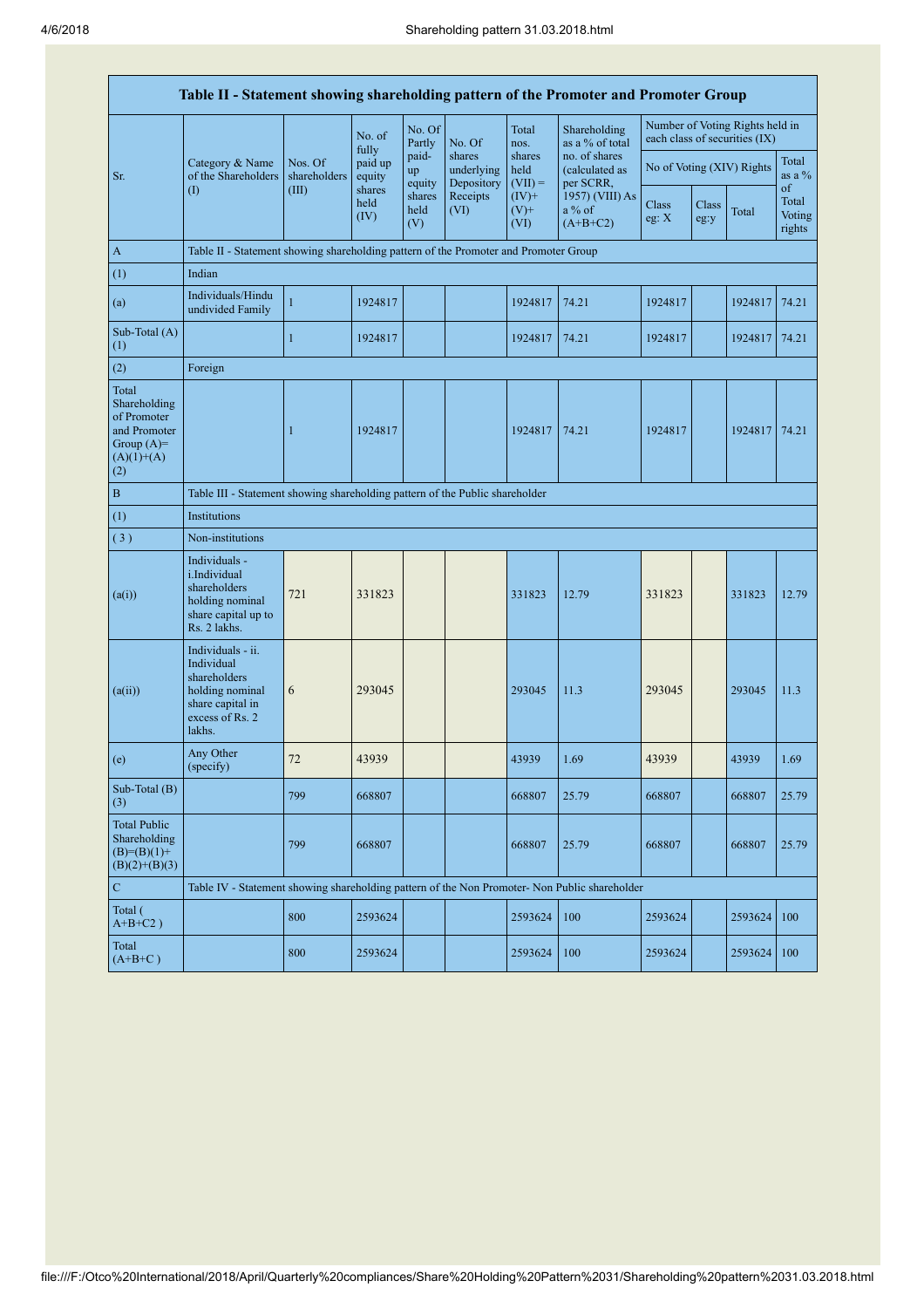| Table II - Statement showing shareholding pattern of the Promoter and Promoter Group    |                                                                                 |            |                                                           |                                                                                               |  |                                                         |            |                                                                               |                                                                         |
|-----------------------------------------------------------------------------------------|---------------------------------------------------------------------------------|------------|-----------------------------------------------------------|-----------------------------------------------------------------------------------------------|--|---------------------------------------------------------|------------|-------------------------------------------------------------------------------|-------------------------------------------------------------------------|
| Sr.                                                                                     | No. Of<br>No. of<br><b>Shares</b><br><b>Shares</b><br>Underlying<br>Outstanding | Underlying | No. Of Shares<br>Underlying<br>Outstanding<br>convertible | Shareholding, as a %<br>assuming full conversion of<br>convertible securities (as a           |  | Number of<br>Locked in<br>shares (XII)                  |            | Number of<br><b>Shares</b><br>pledged or<br>otherwise<br>encumbered<br>(XIII) | Number of<br>equity shares<br>held in<br>dematerialized<br>form $(XIV)$ |
|                                                                                         | Outstanding<br>convertible<br><b>Warrants</b><br>securities<br>$(X_i)$<br>(X)   |            | securities and<br>No. Of Warrants<br>(Xi)(a)              | percentage of diluted share<br>capital) $(XI) = (VII)+(X) As$<br>a % of $(A+B+C2)$            |  | As a<br>$%$ of<br>total<br><b>Shares</b><br>held<br>(b) | No.<br>(a) | As a<br>$%$ of<br>total<br><b>Shares</b><br>held<br>(b)                       |                                                                         |
| $\mathbf{A}$                                                                            |                                                                                 |            |                                                           | Table II - Statement showing shareholding pattern of the Promoter and Promoter Group          |  |                                                         |            |                                                                               |                                                                         |
| (1)                                                                                     | Indian                                                                          |            |                                                           |                                                                                               |  |                                                         |            |                                                                               |                                                                         |
| (a)                                                                                     |                                                                                 |            |                                                           | 74.21                                                                                         |  |                                                         |            |                                                                               | 1924817                                                                 |
| Sub-Total (A)<br>(1)                                                                    |                                                                                 |            |                                                           | 74.21                                                                                         |  |                                                         |            |                                                                               | 1924817                                                                 |
| (2)                                                                                     | Foreign                                                                         |            |                                                           |                                                                                               |  |                                                         |            |                                                                               |                                                                         |
| Total<br>Shareholding<br>of Promoter<br>and Promoter<br>Group $(A)=$<br>$(A)(1)+(A)(2)$ |                                                                                 |            |                                                           | 74.21                                                                                         |  |                                                         |            |                                                                               | 1924817                                                                 |
| $\, {\bf B}$                                                                            |                                                                                 |            |                                                           | Table III - Statement showing shareholding pattern of the Public shareholder                  |  |                                                         |            |                                                                               |                                                                         |
| (1)                                                                                     | Institutions                                                                    |            |                                                           |                                                                                               |  |                                                         |            |                                                                               |                                                                         |
| (3)                                                                                     | Non-institutions                                                                |            |                                                           |                                                                                               |  |                                                         |            |                                                                               |                                                                         |
| (a(i))                                                                                  |                                                                                 |            |                                                           | 12.79                                                                                         |  |                                                         |            |                                                                               | 181580                                                                  |
| (a(ii))                                                                                 |                                                                                 |            |                                                           | 11.3                                                                                          |  |                                                         |            |                                                                               | 293045                                                                  |
| (e)                                                                                     |                                                                                 |            |                                                           | 1.69                                                                                          |  |                                                         |            |                                                                               | 37694                                                                   |
| Sub-Total (B)<br>(3)                                                                    |                                                                                 |            |                                                           | 25.79                                                                                         |  |                                                         |            |                                                                               | 512319                                                                  |
| <b>Total Public</b><br>Shareholding<br>$(B)= (B)(1) +$<br>$(B)(2)+(B)(3)$               |                                                                                 |            |                                                           | 25.79                                                                                         |  |                                                         |            |                                                                               | 512319                                                                  |
| $\overline{C}$                                                                          |                                                                                 |            |                                                           | Table IV - Statement showing shareholding pattern of the Non Promoter- Non Public shareholder |  |                                                         |            |                                                                               |                                                                         |
| Total (<br>$A+B+C2$ )                                                                   |                                                                                 |            |                                                           | 100                                                                                           |  |                                                         |            |                                                                               | 2437136                                                                 |
| Total (A+B+C<br>$\mathcal{L}$                                                           |                                                                                 |            |                                                           | 100                                                                                           |  |                                                         |            |                                                                               | 2437136                                                                 |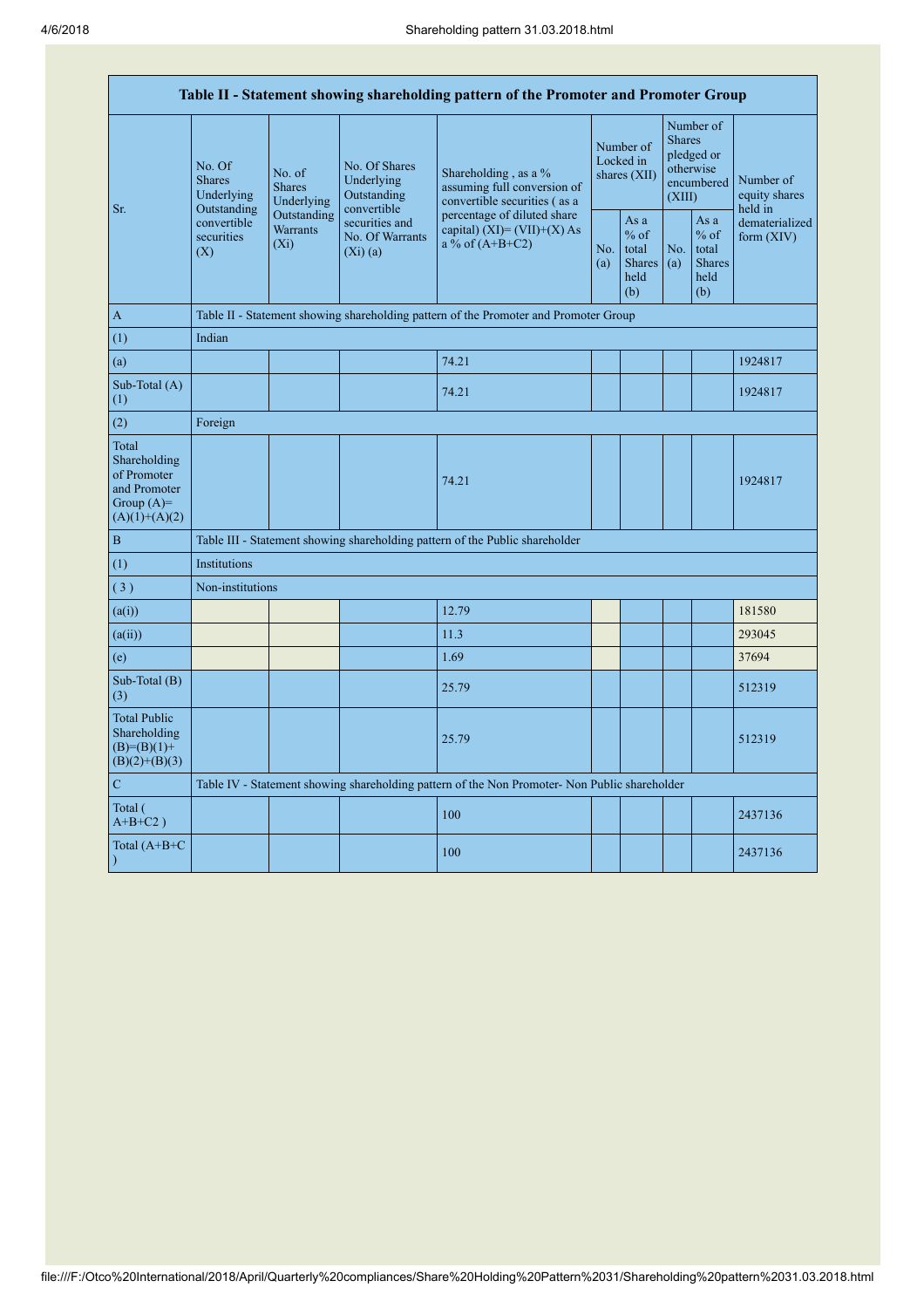|                                                                                                                                                                                          | <b>Individuals/Hindu undivided Family</b>                     |                       |  |  |  |  |  |  |  |
|------------------------------------------------------------------------------------------------------------------------------------------------------------------------------------------|---------------------------------------------------------------|-----------------------|--|--|--|--|--|--|--|
| Searial No.                                                                                                                                                                              | $\mathbf{1}$                                                  |                       |  |  |  |  |  |  |  |
| Name of the<br>Shareholders (I)                                                                                                                                                          | PRADEEP KUMAR PANDA                                           | Click here to go back |  |  |  |  |  |  |  |
| PAN(II)                                                                                                                                                                                  | AFPPP0757B                                                    | Total                 |  |  |  |  |  |  |  |
| No. of fully paid<br>up equity shares<br>held (IV)                                                                                                                                       | 1924817                                                       | 1924817               |  |  |  |  |  |  |  |
| No. Of Partly paid-<br>up equity shares<br>held(V)                                                                                                                                       |                                                               |                       |  |  |  |  |  |  |  |
| No. Of shares<br>underlying<br>Depository<br>Receipts (VI)                                                                                                                               |                                                               |                       |  |  |  |  |  |  |  |
| Total nos. shares<br>held $(VII) = (IV) +$<br>$(V)+(VI)$                                                                                                                                 | 1924817                                                       | 1924817               |  |  |  |  |  |  |  |
| Shareholding as a<br>% of total no. of<br>shares (calculated<br>as per SCRR,<br>1957) (VIII) As a<br>% of $(A+B+C2)$                                                                     | 74.21                                                         | 74.21                 |  |  |  |  |  |  |  |
|                                                                                                                                                                                          | Number of Voting Rights held in each class of securities (IX) |                       |  |  |  |  |  |  |  |
| Class eg:X                                                                                                                                                                               | 1924817                                                       | 1924817               |  |  |  |  |  |  |  |
| Class eg:y                                                                                                                                                                               |                                                               |                       |  |  |  |  |  |  |  |
| Total                                                                                                                                                                                    | 1924817                                                       | 1924817               |  |  |  |  |  |  |  |
| Total as a % of<br><b>Total Voting rights</b>                                                                                                                                            | 74.21                                                         | 74.21                 |  |  |  |  |  |  |  |
| No. Of Shares<br>Underlying<br>Outstanding<br>convertible<br>securities $(X)$                                                                                                            |                                                               |                       |  |  |  |  |  |  |  |
| No. of Shares<br>Underlying<br>Outstanding<br>Warrants (Xi)                                                                                                                              |                                                               |                       |  |  |  |  |  |  |  |
| No. Of Shares<br>Underlying<br>Outstanding<br>convertible<br>securities and No.<br>Of Warrants (Xi)<br>(a)                                                                               |                                                               |                       |  |  |  |  |  |  |  |
| Shareholding, as a<br>% assuming full<br>conversion of<br>convertible<br>securities (as a<br>percentage of<br>diluted share<br>capital) (XI)=<br>$(VII)+(Xi)(a)$ As a<br>% of $(A+B+C2)$ | 74.21                                                         | 74.21                 |  |  |  |  |  |  |  |
| Number of Locked in shares (XII)                                                                                                                                                         |                                                               |                       |  |  |  |  |  |  |  |
| No. (a)                                                                                                                                                                                  |                                                               |                       |  |  |  |  |  |  |  |
| As a % of total<br>Shares held (b)                                                                                                                                                       |                                                               |                       |  |  |  |  |  |  |  |
|                                                                                                                                                                                          | Number of Shares pledged or otherwise encumbered (XIII)       |                       |  |  |  |  |  |  |  |
| No. (a)                                                                                                                                                                                  |                                                               |                       |  |  |  |  |  |  |  |
| As a % of total<br>Shares held (b)                                                                                                                                                       |                                                               |                       |  |  |  |  |  |  |  |
| Number of equity<br>shares held in<br>dematerialized<br>form $(XIV)$                                                                                                                     | 1924817                                                       | 1924817               |  |  |  |  |  |  |  |
| Reason for not providing PAN                                                                                                                                                             |                                                               |                       |  |  |  |  |  |  |  |

file:///F:/Otco%20International/2018/April/Quarterly%20compliances/Share%20Holding%20Pattern%2031/Shareholding%20pattern%2031.03.2018.html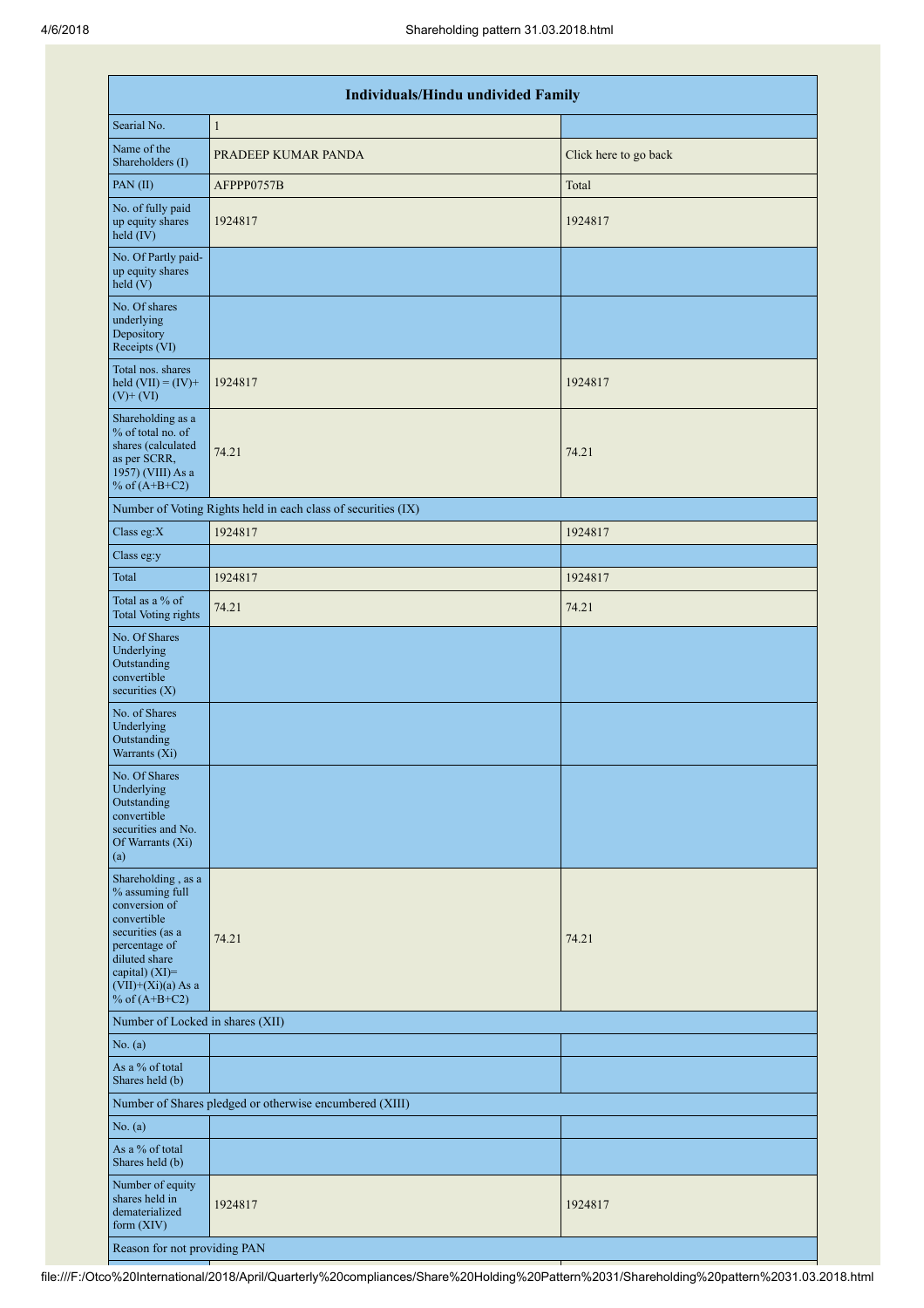| Reason for not<br>providing PAN |          |  |
|---------------------------------|----------|--|
| Shareholder type                | Promoter |  |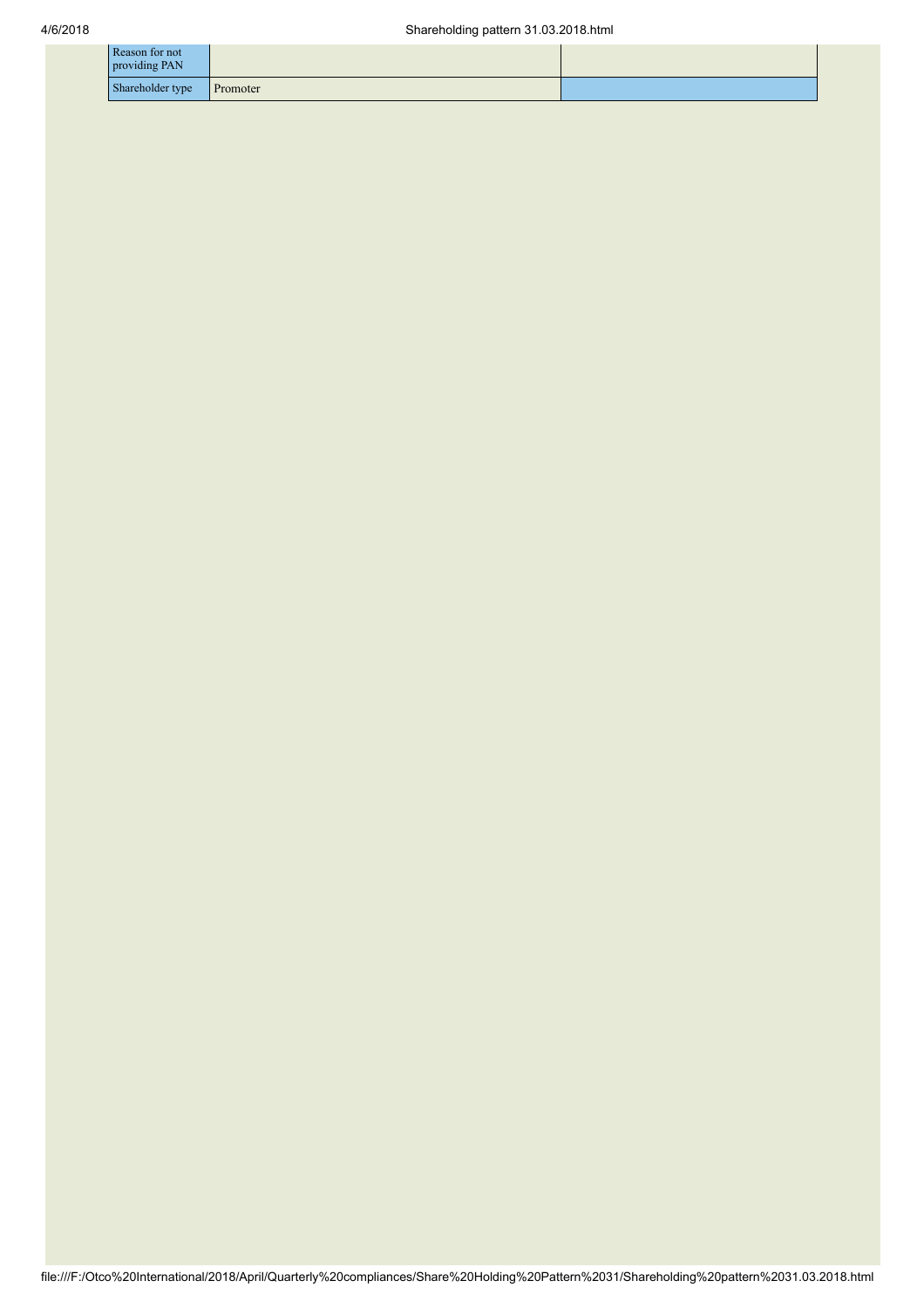|                                                                                                                                                                                         | Individuals - ii. Individual shareholders holding nominal share capital in excess of Rs. 2 lakhs. |                                                               |                                       |                                 |                                |                                 |  |  |
|-----------------------------------------------------------------------------------------------------------------------------------------------------------------------------------------|---------------------------------------------------------------------------------------------------|---------------------------------------------------------------|---------------------------------------|---------------------------------|--------------------------------|---------------------------------|--|--|
| Searial No.                                                                                                                                                                             | $\mathbf{1}$                                                                                      | $\overline{c}$                                                | 3                                     | $\overline{4}$                  | 5                              | 6                               |  |  |
| Name of the<br>Shareholders (I)                                                                                                                                                         | <b>MALATILATA</b><br><b>SAHOO</b>                                                                 | <b>ANAM CHARAN</b><br>SAHU                                    | <b>SUVENDRA KUMAR</b><br><b>PANDA</b> | <b>RAMAKANT</b><br><b>PADHI</b> | <b>BHARATI</b><br><b>PADHI</b> | <b>UMAKANTA</b><br><b>PADHI</b> |  |  |
| PAN(II)                                                                                                                                                                                 | <b>FBBPS7407A</b>                                                                                 | <b>FERPS4676J</b>                                             | AOQPP6001C                            | CRIPP9557N                      | CRIPP9560K                     | <b>CRIPP9939G</b>               |  |  |
| No. of fully paid<br>up equity shares<br>held $(IV)$                                                                                                                                    | 75000                                                                                             | 49000                                                         | 48714                                 | 41283                           | 39548                          | 39500                           |  |  |
| No. Of Partly paid-<br>up equity shares<br>held(V)                                                                                                                                      |                                                                                                   |                                                               |                                       |                                 |                                |                                 |  |  |
| No. Of shares<br>underlying<br>Depository<br>Receipts (VI)                                                                                                                              |                                                                                                   |                                                               |                                       |                                 |                                |                                 |  |  |
| Total nos. shares<br>held $(VII) = (IV) +$<br>$(V)+(VI)$                                                                                                                                | 75000                                                                                             | 49000                                                         | 48714                                 | 41283                           | 39548                          | 39500                           |  |  |
| Shareholding as a<br>% of total no. of<br>shares (calculated<br>as per SCRR,<br>1957) (VIII) As a<br>% of $(A+B+C2)$                                                                    | 2.89                                                                                              | 1.89                                                          | 1.88                                  | 1.59                            | 1.52                           | 1.52                            |  |  |
|                                                                                                                                                                                         |                                                                                                   | Number of Voting Rights held in each class of securities (IX) |                                       |                                 |                                |                                 |  |  |
| Class eg: X                                                                                                                                                                             | 75000                                                                                             | 49000                                                         | 48714                                 | 41283                           | 39548                          | 39500                           |  |  |
| Class eg:y                                                                                                                                                                              |                                                                                                   |                                                               |                                       |                                 |                                |                                 |  |  |
| Total                                                                                                                                                                                   | 75000                                                                                             | 49000                                                         | 48714                                 | 41283                           | 39548                          | 39500                           |  |  |
| Total as a % of<br><b>Total Voting rights</b>                                                                                                                                           | 2.89                                                                                              | 1.89                                                          | 1.88                                  | 1.59                            | 1.52                           | 1.52                            |  |  |
| No. Of Shares<br>Underlying<br>Outstanding<br>convertible<br>securities $(X)$                                                                                                           |                                                                                                   |                                                               |                                       |                                 |                                |                                 |  |  |
| No. of Shares<br>Underlying<br>Outstanding<br>Warrants (Xi)                                                                                                                             |                                                                                                   |                                                               |                                       |                                 |                                |                                 |  |  |
| No. Of Shares<br>Underlying<br>Outstanding<br>convertible<br>securities and No.<br>Of Warrants (Xi)<br>(a)                                                                              |                                                                                                   |                                                               |                                       |                                 |                                |                                 |  |  |
| Shareholding, as a<br>% assuming full<br>conversion of<br>convertible<br>securities (as a<br>percentage of<br>diluted share<br>capital) $(XI)$ =<br>$(VII)+(X)$ As a %<br>of $(A+B+C2)$ | 2.89                                                                                              | 1.89                                                          | 1.88                                  | 1.59                            | 1.52                           | 1.52                            |  |  |
| Number of Locked in shares (XII)                                                                                                                                                        |                                                                                                   |                                                               |                                       |                                 |                                |                                 |  |  |
| No. $(a)$                                                                                                                                                                               |                                                                                                   |                                                               |                                       |                                 |                                |                                 |  |  |
| As a % of total<br>Shares held (b)                                                                                                                                                      |                                                                                                   |                                                               |                                       |                                 |                                |                                 |  |  |
| Number of equity<br>shares held in<br>dematerialized<br>form $(XIV)$                                                                                                                    | 75000                                                                                             | 49000                                                         | 48714                                 | 41283                           | 39548                          | 39500                           |  |  |
| Reason for not providing PAN                                                                                                                                                            |                                                                                                   |                                                               |                                       |                                 |                                |                                 |  |  |
| Reason for not<br>providing PAN                                                                                                                                                         |                                                                                                   |                                                               |                                       |                                 |                                |                                 |  |  |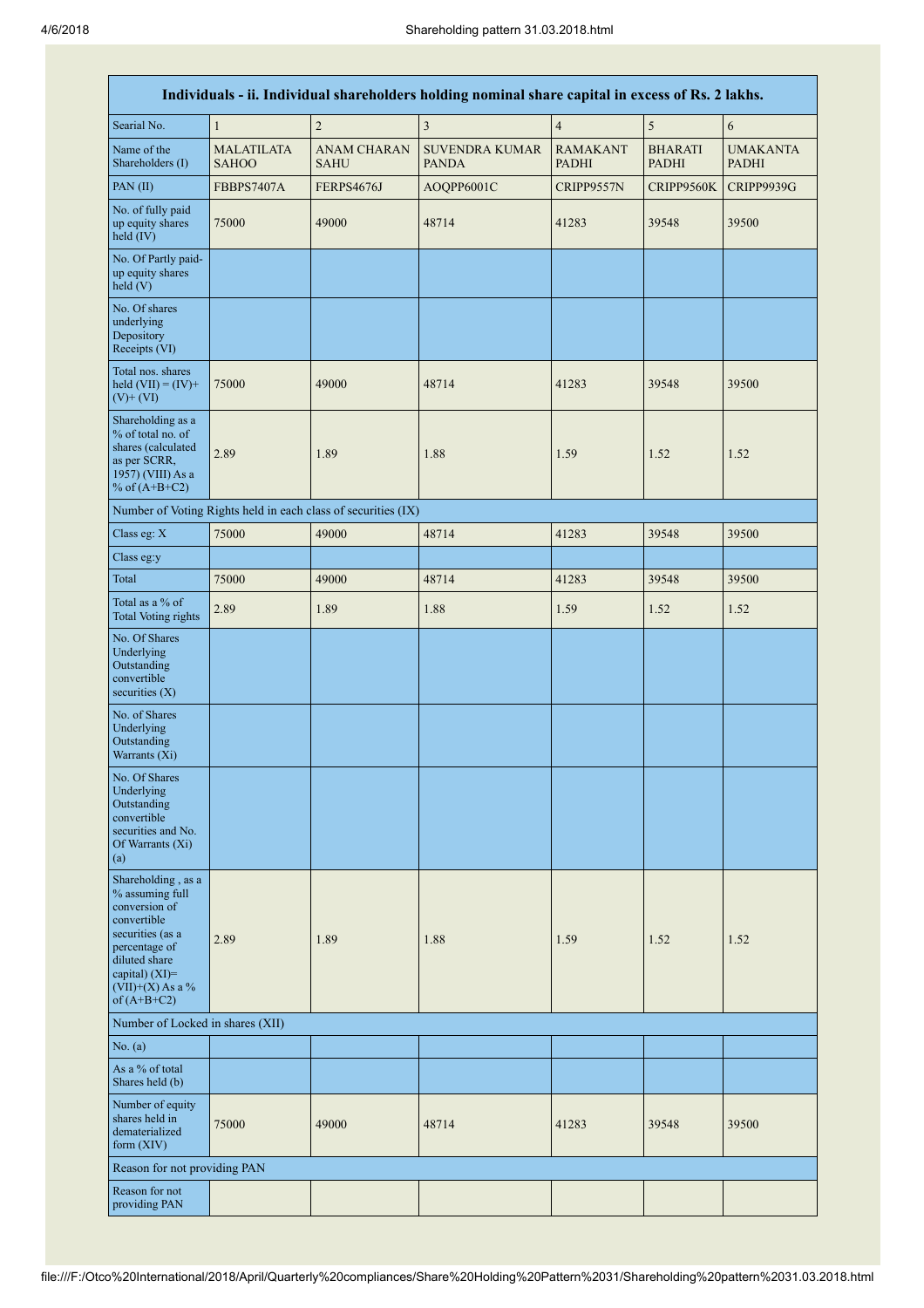|                                                                                                                                                                                      | Individuals - ii. Individual shareholders holding nominal share capital in excess of Rs. 2 lakhs. |  |  |  |  |  |  |  |
|--------------------------------------------------------------------------------------------------------------------------------------------------------------------------------------|---------------------------------------------------------------------------------------------------|--|--|--|--|--|--|--|
| Searial No.                                                                                                                                                                          |                                                                                                   |  |  |  |  |  |  |  |
| Name of the<br>Shareholders (I)                                                                                                                                                      | Click here to go back                                                                             |  |  |  |  |  |  |  |
| PAN(II)                                                                                                                                                                              | Total                                                                                             |  |  |  |  |  |  |  |
| No. of fully paid<br>up equity shares<br>held (IV)                                                                                                                                   | 293045                                                                                            |  |  |  |  |  |  |  |
| No. Of Partly paid-<br>up equity shares<br>held(V)                                                                                                                                   |                                                                                                   |  |  |  |  |  |  |  |
| No. Of shares<br>underlying<br>Depository<br>Receipts (VI)                                                                                                                           |                                                                                                   |  |  |  |  |  |  |  |
| Total nos. shares<br>held $(VII) = (IV) +$<br>$(V)$ + $(VI)$                                                                                                                         | 293045                                                                                            |  |  |  |  |  |  |  |
| Shareholding as a<br>% of total no. of<br>shares (calculated<br>as per SCRR,<br>1957) (VIII) As a<br>% of $(A+B+C2)$                                                                 | 11.3                                                                                              |  |  |  |  |  |  |  |
|                                                                                                                                                                                      | Number of Voting Rights held in each class of securities (IX)                                     |  |  |  |  |  |  |  |
| Class eg: X                                                                                                                                                                          | 293045                                                                                            |  |  |  |  |  |  |  |
| Class eg:y                                                                                                                                                                           |                                                                                                   |  |  |  |  |  |  |  |
| Total                                                                                                                                                                                | 293045                                                                                            |  |  |  |  |  |  |  |
| Total as a % of<br><b>Total Voting rights</b>                                                                                                                                        | 11.3                                                                                              |  |  |  |  |  |  |  |
| No. Of Shares<br>Underlying<br>Outstanding<br>convertible<br>securities $(X)$                                                                                                        |                                                                                                   |  |  |  |  |  |  |  |
| No. of Shares<br>Underlying<br>Outstanding<br>Warrants (Xi)                                                                                                                          |                                                                                                   |  |  |  |  |  |  |  |
| No. Of Shares<br>Underlying<br>Outstanding<br>convertible<br>securities and No.<br>Of Warrants (Xi)<br>(a)                                                                           |                                                                                                   |  |  |  |  |  |  |  |
| Shareholding, as a<br>% assuming full<br>conversion of<br>convertible<br>securities (as a<br>percentage of<br>diluted share<br>capital) (XI)=<br>$(VII)+(X)$ As a %<br>of $(A+B+C2)$ | 11.3                                                                                              |  |  |  |  |  |  |  |
| Number of Locked in shares (XII)                                                                                                                                                     |                                                                                                   |  |  |  |  |  |  |  |
| No. (a)                                                                                                                                                                              |                                                                                                   |  |  |  |  |  |  |  |
| As a % of total<br>Shares held (b)                                                                                                                                                   |                                                                                                   |  |  |  |  |  |  |  |
| Number of equity<br>shares held in<br>dematerialized<br>form (XIV)                                                                                                                   | 293045                                                                                            |  |  |  |  |  |  |  |
| Reason for not providing PAN                                                                                                                                                         |                                                                                                   |  |  |  |  |  |  |  |
| Reason for not<br>providing PAN                                                                                                                                                      |                                                                                                   |  |  |  |  |  |  |  |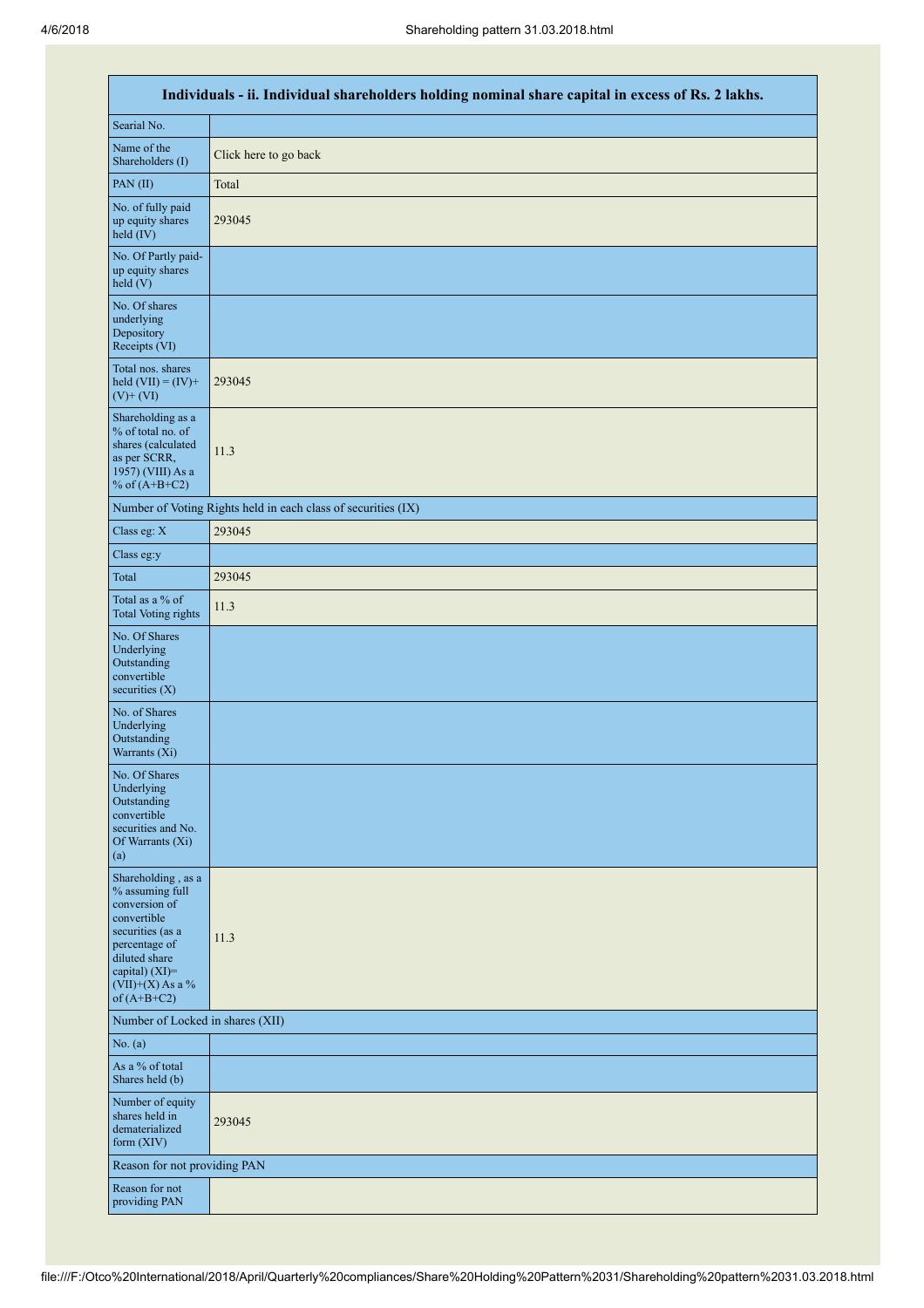|                                                                                                                                                                                         | Any Other (specify)                                           |                         |                |                       |  |  |  |  |  |
|-----------------------------------------------------------------------------------------------------------------------------------------------------------------------------------------|---------------------------------------------------------------|-------------------------|----------------|-----------------------|--|--|--|--|--|
| Searial No.                                                                                                                                                                             | $\mathbf{1}$                                                  | $\overline{c}$          | $\mathfrak{Z}$ |                       |  |  |  |  |  |
| Category                                                                                                                                                                                | <b>Bodies Corporate</b>                                       | <b>Clearing Members</b> | <b>HUF</b>     |                       |  |  |  |  |  |
| Category / More<br>than 1 percentage                                                                                                                                                    | Category                                                      | Category                | Category       |                       |  |  |  |  |  |
| Name of the<br>Shareholders (I)                                                                                                                                                         |                                                               |                         |                | Click here to go back |  |  |  |  |  |
| PAN(II)                                                                                                                                                                                 |                                                               |                         |                | Total                 |  |  |  |  |  |
| No. of the<br>Shareholders (I)                                                                                                                                                          | 21                                                            | $\overline{7}$          | 44             | 72                    |  |  |  |  |  |
| No. of fully paid<br>up equity shares<br>held (IV)                                                                                                                                      | 9341                                                          | 823                     | 33775          | 43939                 |  |  |  |  |  |
| No. Of Partly paid-<br>up equity shares<br>$\text{held} (V)$                                                                                                                            |                                                               |                         |                |                       |  |  |  |  |  |
| No. Of shares<br>underlying<br>Depository<br>Receipts (VI)                                                                                                                              |                                                               |                         |                |                       |  |  |  |  |  |
| Total nos. shares<br>held $(VII) = (IV) +$<br>$(V)$ + $(VI)$                                                                                                                            | 9341                                                          | 823                     | 33775          | 43939                 |  |  |  |  |  |
| Shareholding as a<br>% of total no. of<br>shares (calculated<br>as per SCRR,<br>1957) (VIII) As a<br>% of $(A+B+C2)$                                                                    | 0.36                                                          | 0.03                    | 1.3            | 1.69                  |  |  |  |  |  |
|                                                                                                                                                                                         | Number of Voting Rights held in each class of securities (IX) |                         |                |                       |  |  |  |  |  |
| Class eg: X                                                                                                                                                                             | 9341                                                          | 823                     | 33775          | 43939                 |  |  |  |  |  |
| Class eg:y                                                                                                                                                                              |                                                               |                         |                |                       |  |  |  |  |  |
| Total                                                                                                                                                                                   | 9341                                                          | 823                     | 33775          | 43939                 |  |  |  |  |  |
| Total as a % of<br><b>Total Voting rights</b>                                                                                                                                           | 0.36                                                          | 0.03                    | 1.3            | 1.69                  |  |  |  |  |  |
| No. Of Shares<br>Underlying<br>Outstanding<br>convertible<br>securities $(X)$                                                                                                           |                                                               |                         |                |                       |  |  |  |  |  |
| No. of Shares<br>Underlying<br>Outstanding<br>Warrants (Xi)                                                                                                                             |                                                               |                         |                |                       |  |  |  |  |  |
| No. Of Shares<br>Underlying<br>Outstanding<br>convertible<br>securities and No.<br>Of Warrants (Xi)<br>(a)                                                                              |                                                               |                         |                |                       |  |  |  |  |  |
| Shareholding, as a<br>% assuming full<br>conversion of<br>convertible<br>securities (as a<br>percentage of<br>diluted share<br>capital) $(XI)$ =<br>$(VII)+(X)$ As a %<br>of $(A+B+C2)$ | 0.36                                                          | 0.03                    | 1.3            | 1.69                  |  |  |  |  |  |
| Number of Locked in shares (XII)                                                                                                                                                        |                                                               |                         |                |                       |  |  |  |  |  |
| No. (a)                                                                                                                                                                                 |                                                               |                         |                |                       |  |  |  |  |  |
| As a % of total<br>Shares held (b)                                                                                                                                                      |                                                               |                         |                |                       |  |  |  |  |  |
| Number of equity<br>shares held in<br>dematerialized<br>form (XIV)                                                                                                                      | 9266                                                          | 823                     | 27605          | 37694                 |  |  |  |  |  |